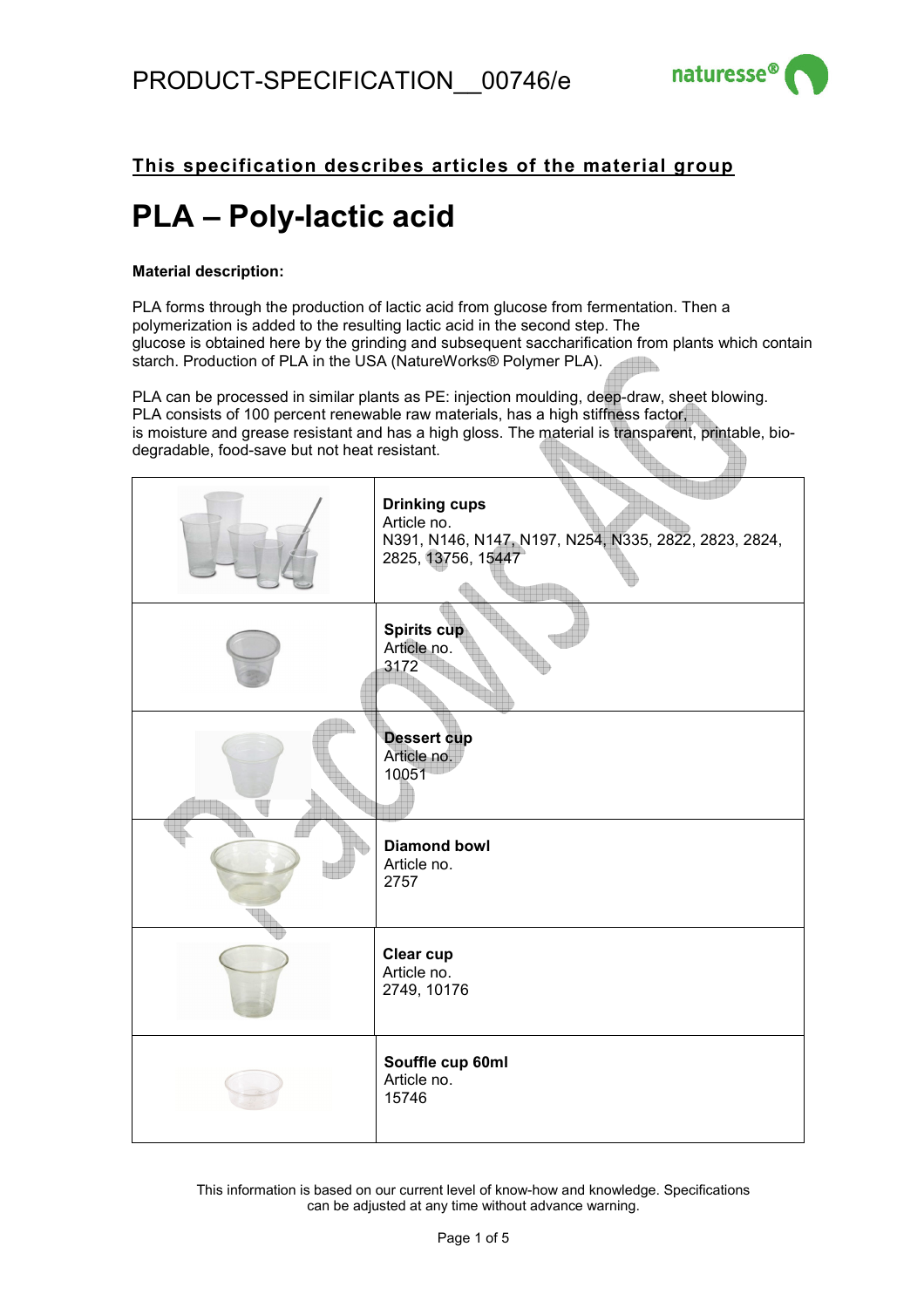## PRODUCT-SPECIFICATION\_\_00746/e



| Souffle cup 90ml<br>Article no.<br>15747                                          |
|-----------------------------------------------------------------------------------|
| Food container 240ml<br>Article no.<br>16404                                      |
| Food container 350ml<br>Article no.<br>16405                                      |
| Food container 500ml<br>Article no.<br>16406                                      |
| Lid for food container<br>Article no.<br>16403<br>suitable for 16404, 6405, 16406 |
| Lid flat with hole<br>Article no.<br>2826<br>suitable for 2823, 2824, 2825        |
| Lid flat without hole<br>Article no.<br>16601<br>suitable for 2823, 2824, 2825    |
| Lid flat without hole<br>Article no.<br>N374                                      |
| <b>Push&amp;Click lid</b><br>Article no.<br>15745<br>suitable for 15746, 15747    |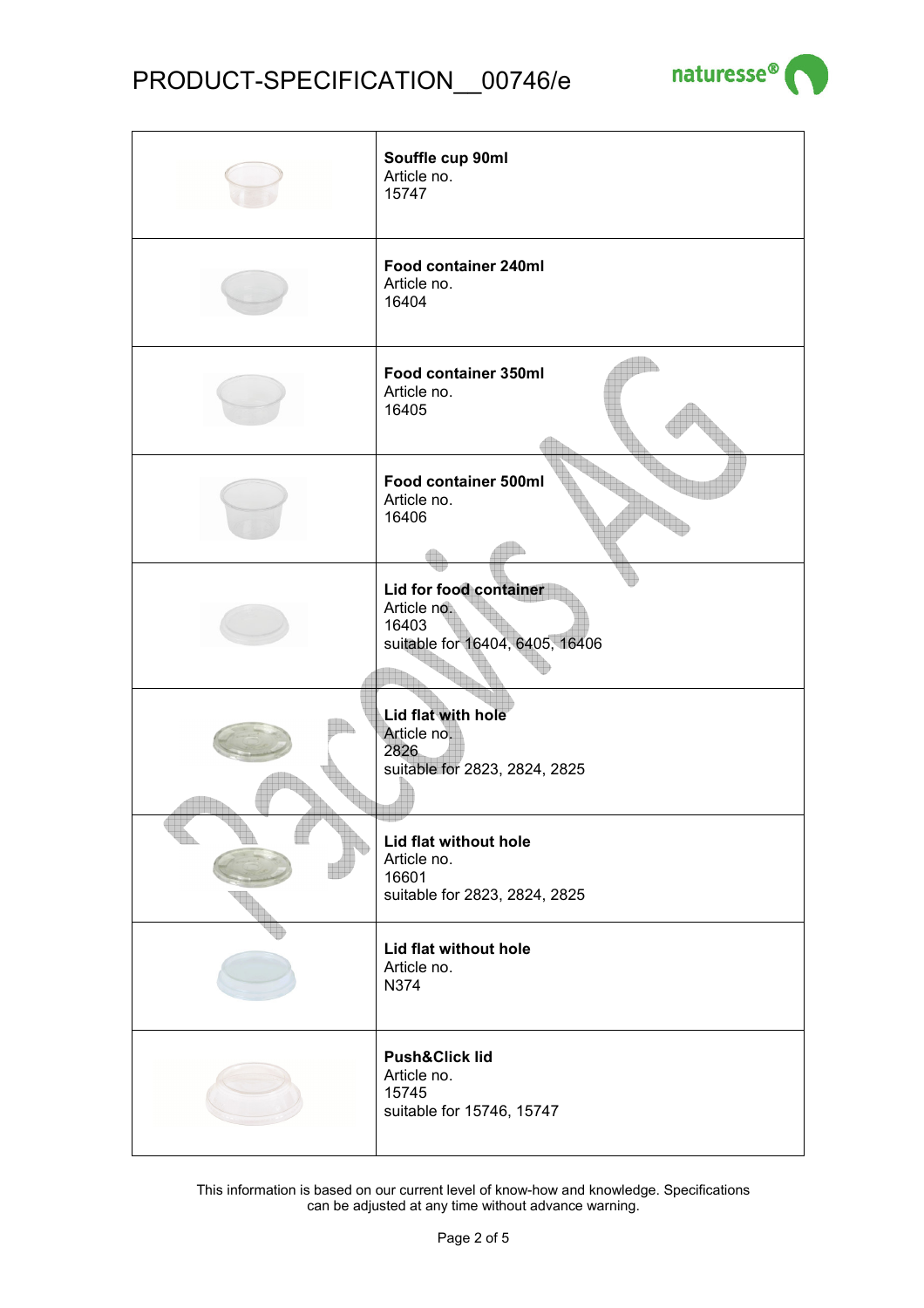### PRODUCT-SPECIFICATION\_\_00746/e



|                                                                                   | Lid flat with cross hole<br>Article no.<br>2828<br>suitable for 2825                |  |
|-----------------------------------------------------------------------------------|-------------------------------------------------------------------------------------|--|
|                                                                                   | Lid dome with hole<br>Article no.<br>2827<br>suitable for 2749, 2823, 2824, 2825    |  |
|                                                                                   | Lid dome without hole<br>Article no.<br>N544<br>suitable for 2749, 2823, 2824, 2825 |  |
|                                                                                   | Lid for diamond bowl<br>Article no.<br>2758<br>suitable for 2757                    |  |
| <b>Material / composition</b>                                                     |                                                                                     |  |
| PLA Poly-lactic acid                                                              |                                                                                     |  |
| <b>Storage</b>                                                                    |                                                                                     |  |
| ambient<br>Storage temperature:                                                   |                                                                                     |  |
| Relative humidity:<br>dry<br>Storage conditions<br>keep away from direct sunlight |                                                                                     |  |
| <b>Purpose of use</b>                                                             |                                                                                     |  |
| Types of food to be in contact with the material:                                 |                                                                                     |  |
| $\boxtimes$ aqueous                                                               |                                                                                     |  |
| $\boxtimes$ dry                                                                   |                                                                                     |  |
| $\boxtimes$ acid                                                                  |                                                                                     |  |
| $\boxtimes$ greasy                                                                |                                                                                     |  |
| $\boxtimes$ alcoholic                                                             |                                                                                     |  |

Types of food which should NOT come into contact with the material:

☒ Pure fat and oil, marinated products and oil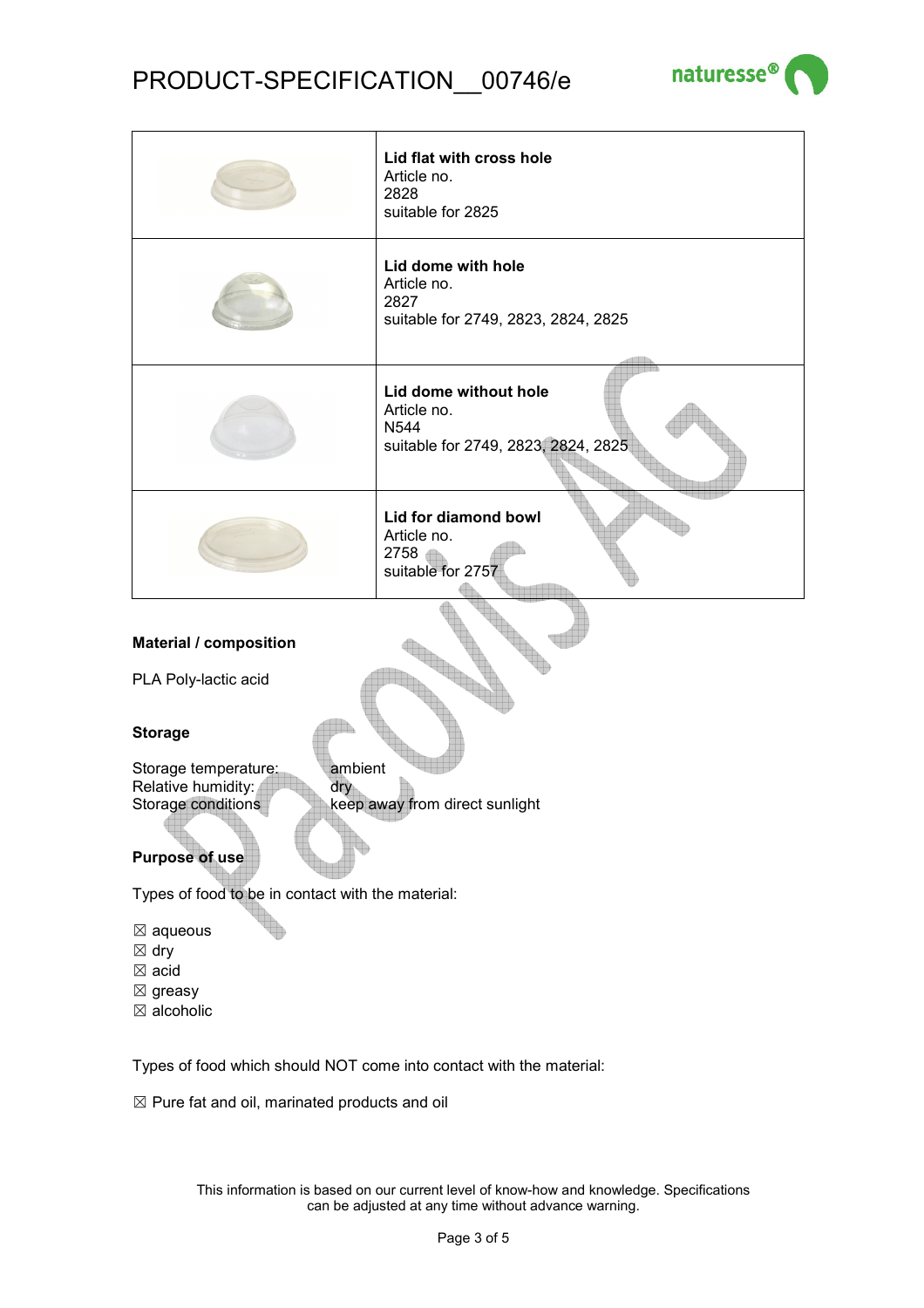

The S

#### Applications:

 $\boxtimes$  Temperature resistant 0°C to +40°C

**NOT** suitable applications:

- ☒ Oven
- ☒ Microwave
- ☒ Freezer -20 ° C

#### **Declaration of compliance**

These articles meet the following regulations and are suitable for direct contact with food :

☒ **Regulation (EC) No 2023/2006** on good manufacturing practice for materials and articles intended to come into contact with food

☒ **Regulation (EC) No 1935/2004** on materials and articles intended to come into contact with food and

☒ **Regulation (EU) No 10/2011** on plastic materials and articles intended to come into contact with food

☒ **Directive 94/62/EC** on packaging and packaging waste

#### **Overall migration**

Tested under the following conditions:

| <b>Simulant</b>                                     | Time | Temperature    |
|-----------------------------------------------------|------|----------------|
| $\boxtimes$ B: Acetic acid 3 % (v/v)                | 3 d  | $40^{\circ}$ C |
| ⊠ D2: Vegetable oiL                                 | 3 d  | $40^{\circ}$ C |
| $\boxtimes$ Alternative simulant Ethanol 95 % (v/v) | 3 d  | $40^{\circ}$ C |

The global migration values are with correction factor 1/2 below the limit of 10 mg/dm² or 60 mg/kg.

### **Specific migration**

The values of the following monomers, for which specific migration limits and limitations apply, are met :

| <b>Substance</b>                | <b>CAS-nbr</b> | Limit mg/kg          |
|---------------------------------|----------------|----------------------|
| I fatty acid                    |                | 60                   |
| Di-2-ethylhexylphthalate (DEHP) | 117-81-7       | 1.5                  |
| Lactic acid esters              | $50-21-5$      | 60 (for lactid acid) |
| Polylactide-oligomers           |                | 60 (for lactid acid) |